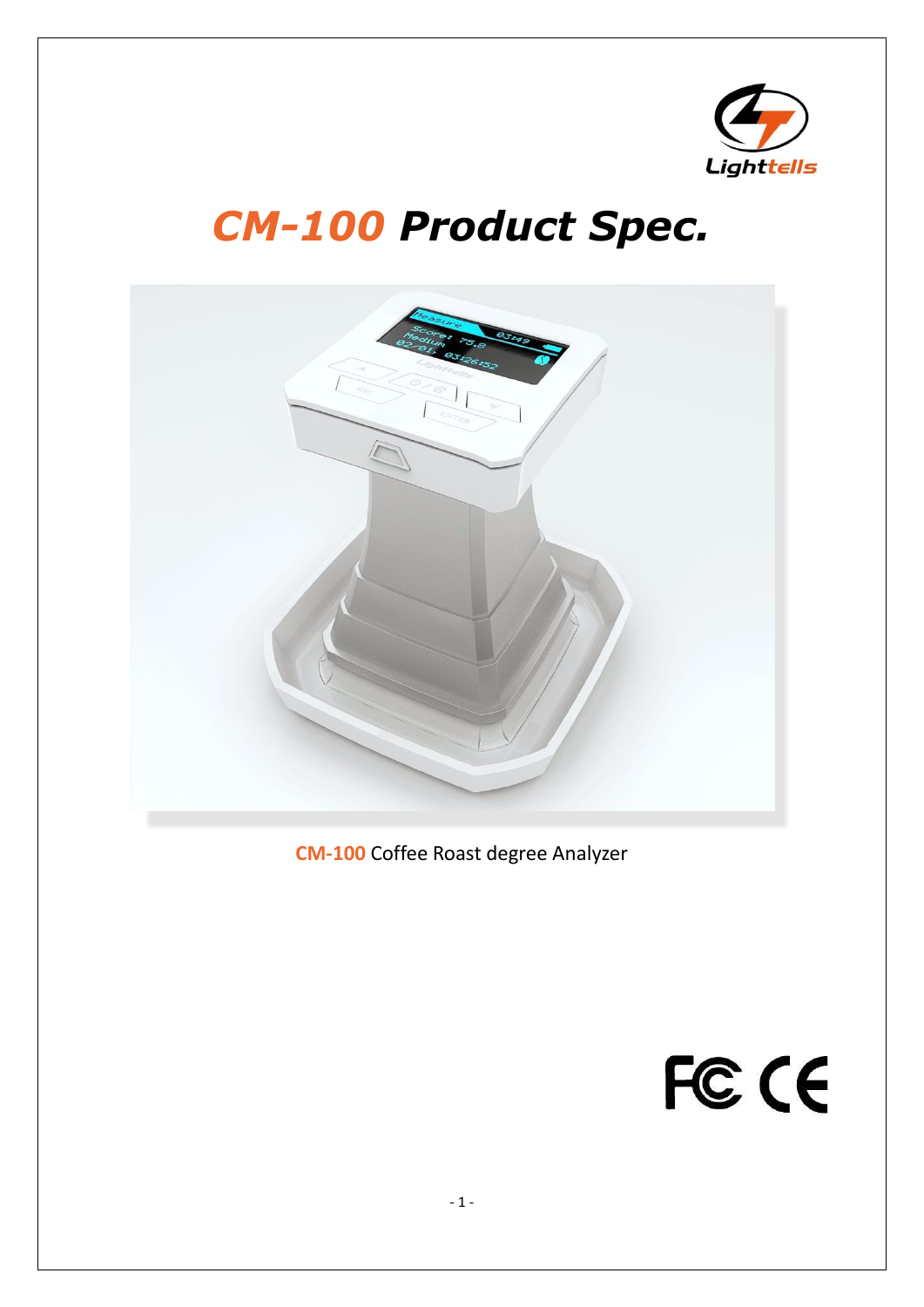

## *CM-100 is a SCAA-Compliance Standard Instrument for Roast Level*

## *Cupping*

CM-100 is one of the roast level analyzer approved by SCAA in the world which stands for a reliable, accurate instrument for measuring roasted coffee beans or ground bean.

Please visit SCAA website: [http://www.scaa.org/?page=resources&d=cupping](http://www.scaa.org/?page=resources&d=cupping-standards)[standards](http://www.scaa.org/?page=resources&d=cupping-standards) for detail information

## *Why do you need a Coffee Roast degree Analyzer?*

It is recommended to have a Coffee Roast degree Analyzer helping you classify roasting degree or the delta between whole bean and ground to get better understanding of the roasting curve and roasting result for better quality control to coffee roasting vendors, coffee shop owners or home roasters.

| <b>Features</b>                                                             |
|-----------------------------------------------------------------------------|
| 1. NIR photometer tells the caramelization from the coffee beans or ground. |
| 2. Same as Agtron measurements using "Gourmet" scale                        |
| 3. Short warm-up time (1 min)                                               |
| 4. One touch quick measuring key                                            |
| 5. Long battery working hour (up to 6 hours of continuous use)              |
| 6. Support using while battery charging                                     |
| 7. Support Auto-power off setting                                           |
| 8. Stores up to 100 measurement results                                     |
| 9. Support both SCAA and Common name                                        |
| 10. Self-calibration                                                        |